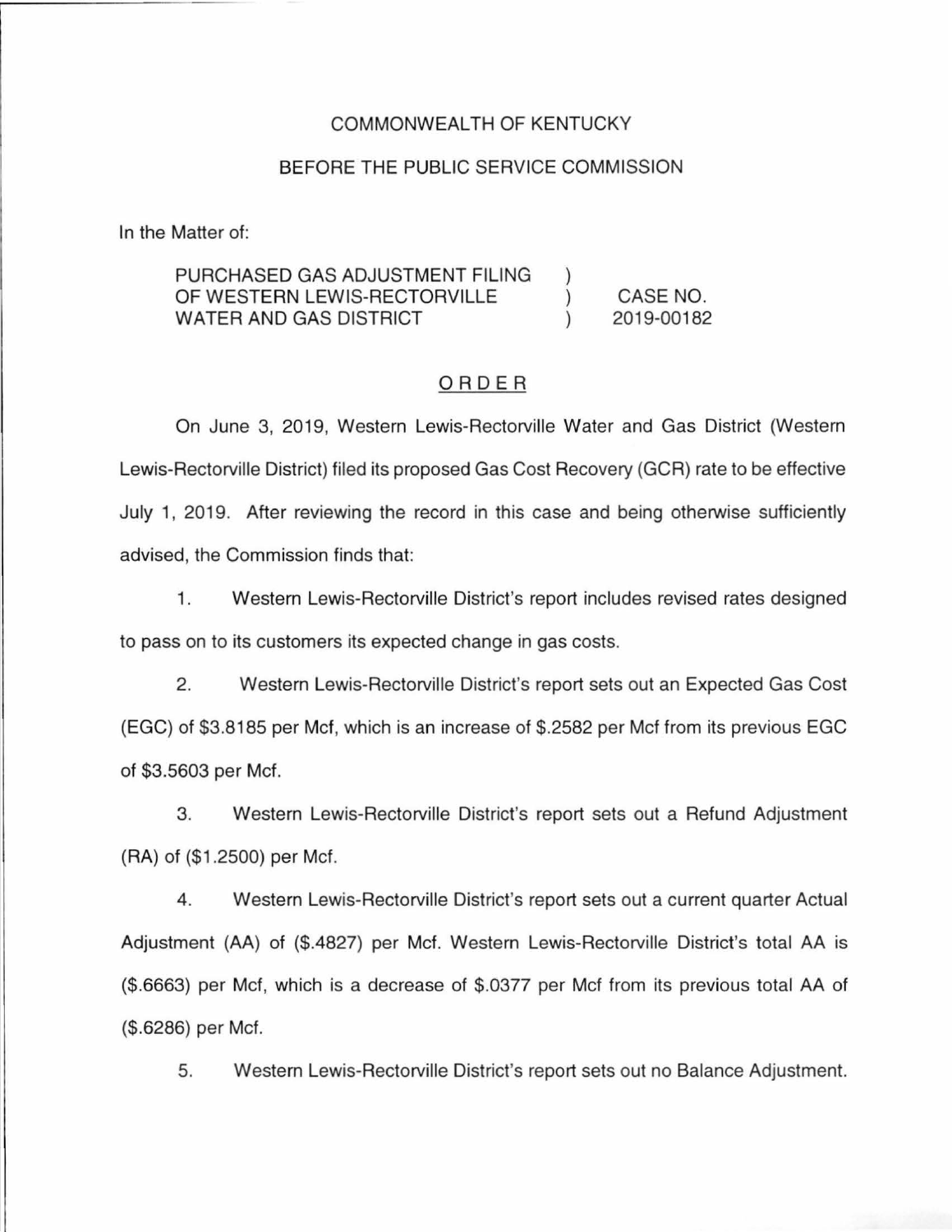6. Western Lewis-Rectorville District's GCR rate is \$1.9022 per Mcf, which is an increase of \$.2205 per Mcf from the previous GCR rate of \$1.6817 per Mcf.

7. The rates as set forth in the Appendix to this Order are fair, just, and reasonable, and should be approved for service rendered by Western Lewis-Rectorville District on and after July 3, 2019. Western Lewis-Rectorville District did not provide at least 30 days' notice required for its rates to be effective July 1, 2019.

IT IS THEREFORE ORDERED that:

1. The rate proposed by Western Lewis-Rectorville District and set forth in the Appendix to this Order is approved for service rendered by Western Lewis-Rectorville District on and after July 3, 2019.

2. Within 20 days of the date of entry of this Order, Western Lewis-Rectorville District shall file with this Commission, using the Commission's electronic Tariff Filing System, revised tariff sheets setting out the rates approved herein and reflecting that they were approved pursuant to this Order.

3. This case is closed and removed from the Commission's docket.

-2- Case No. 2019-00182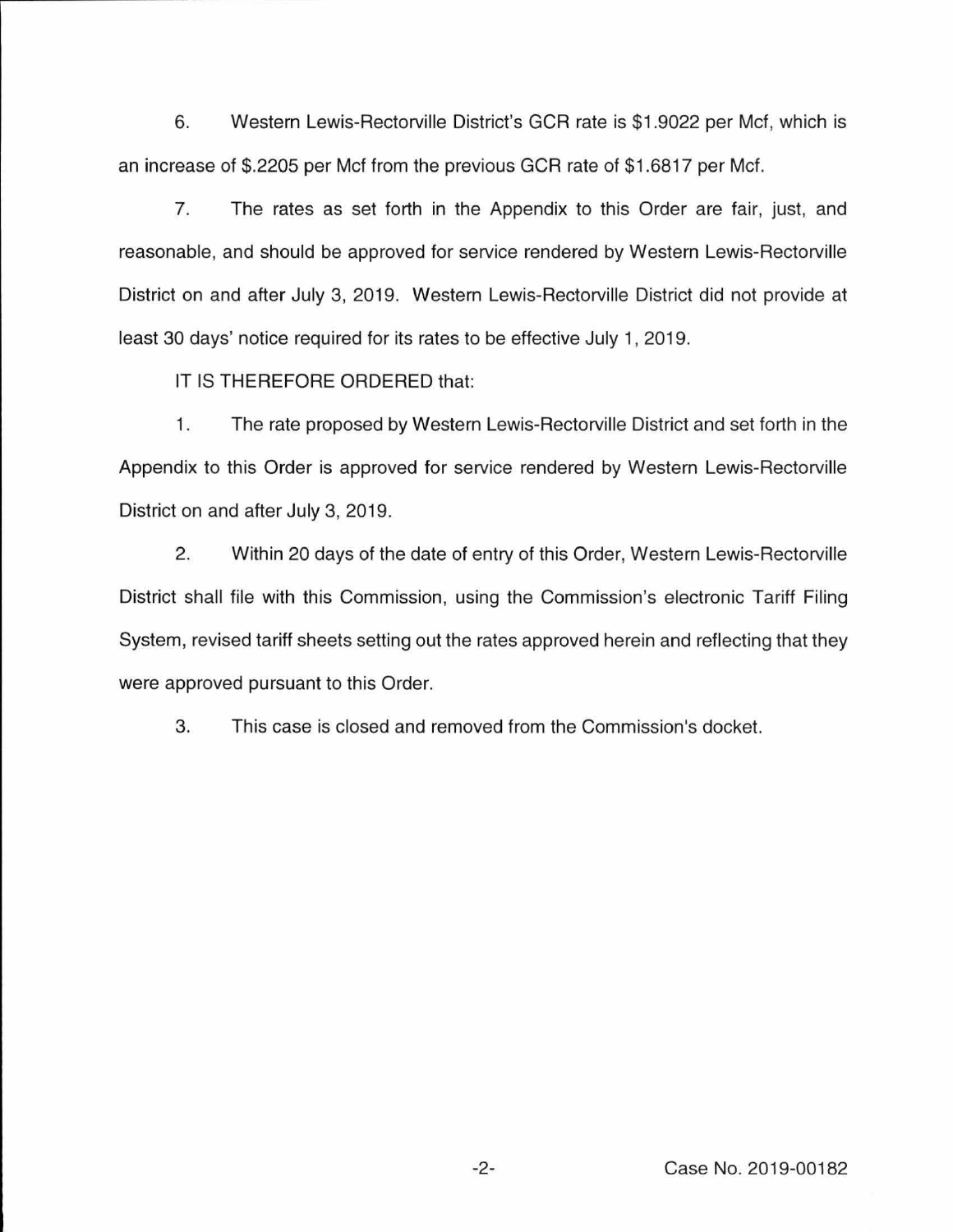By the Commission



**ATTEST:** 

Gever R. R

**Executive Director** 

Case No. 2019-00182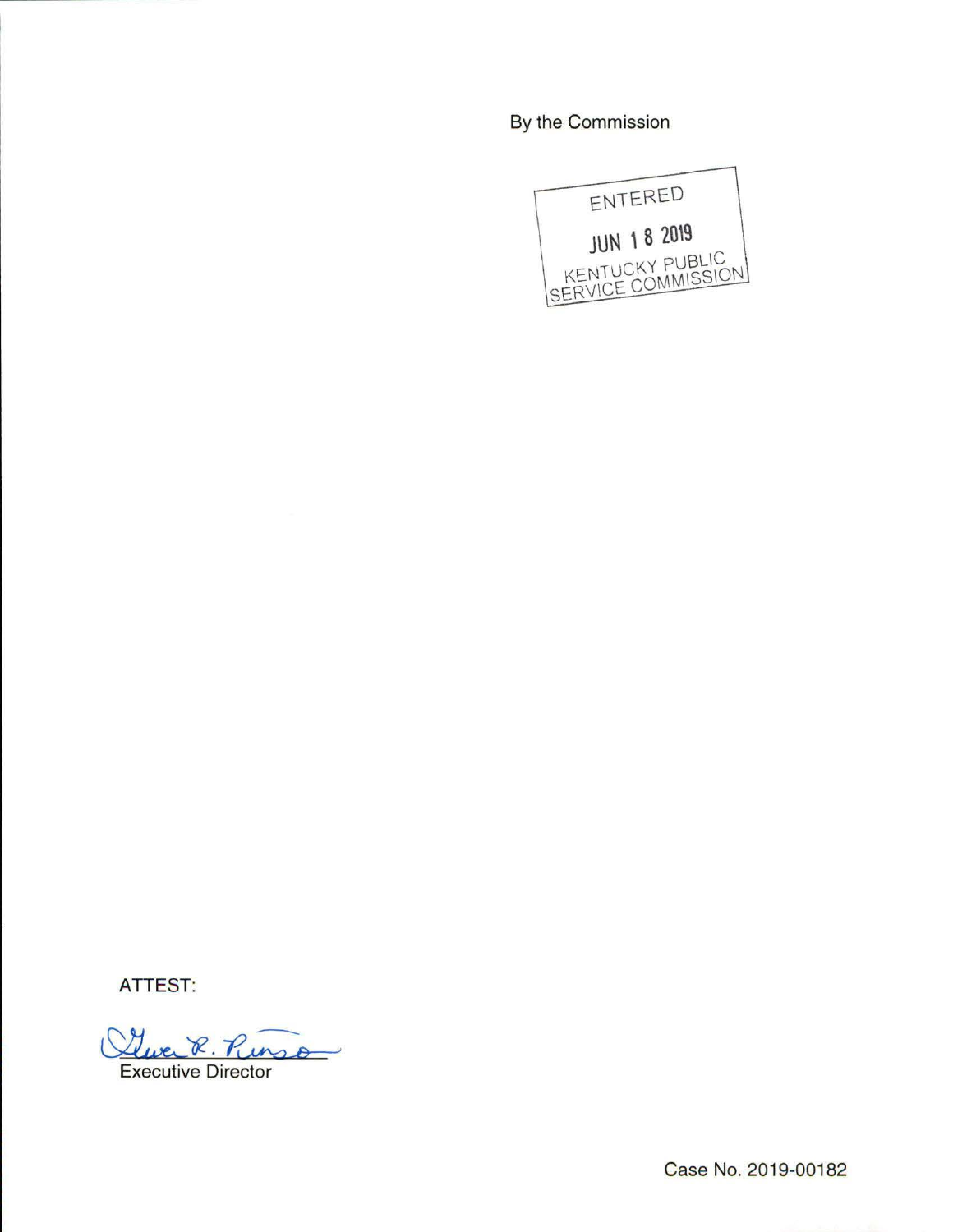# APPENDIX

# APPENDIX TO AN ORDER OF THE KENTUCKY PUBLIC SERVICE COMMISSION IN CASE NO. 2019-00182 DATED **JUN 1 8 2019**

The following rates and charges are prescribed for the customers in the area served by Western Lewis-Rectorville Water and Gas District. All other rates and charges not specifically mentioned herein shall remain the same as those in effect under the authority of this Commission prior to the effective date of this Order.

## Monthly usage

|         | <b>Base Rate</b> | Gas Cost<br>Recovery<br>Rate | Total    |
|---------|------------------|------------------------------|----------|
| All Mcf | \$1.5642         | \$1.9022                     | \$3.4664 |